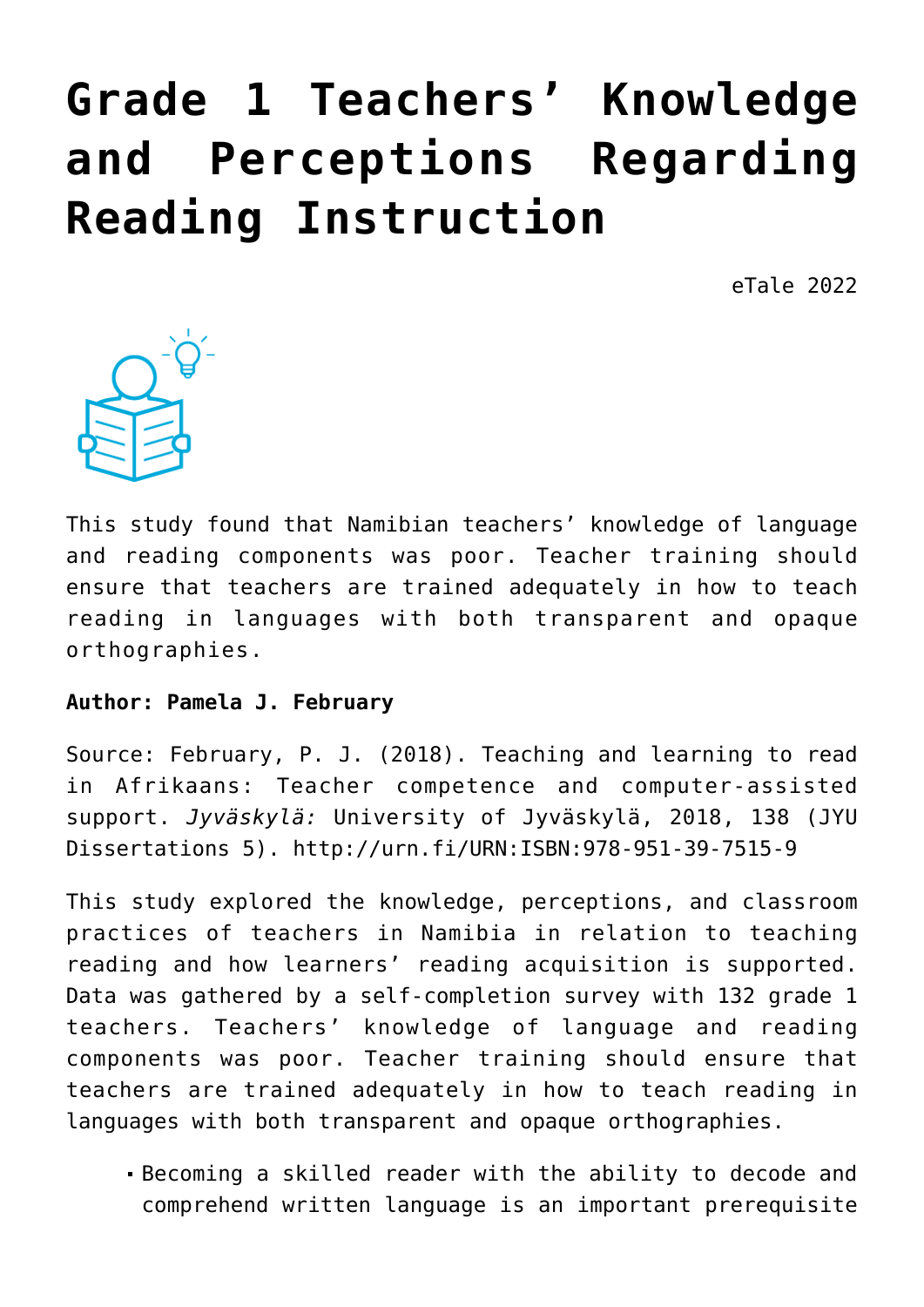for full participation in modern society.

- National and international reading assessment scores indicate that Namibia's learners are not faring as well as expected.
- It is important to identify factors in the Namibian classroom that may be preventing effective reading achievement, and to seek for possible solutions to alleviate reading problems.
- There is considerable variation in teachers' depth of knowledge and skill level.
- A considerable number of teachers have not received consistently high quality training and instruction to ensure that they have sufficient knowledge and skills required to be effective teachers of reading.

#### **How to teach reading in local languages?**

- In Namibia, the phonics-based approach to reading instruction is one of the teaching methods that is emphasised.
- Teachers applying the phonemic basis of the alphabet produce the most successful readers, especially in languages with transparent orthographies.
- Reading comprehension (especially listening comprehension) should not be neglected while focusing on word reading only, even for initial reading acquisition.
- Most teachers in Namibia do not use the methods they were taught in their basic education teachers' diploma in college.

## **Factors affecting good learning results**

- Teachers' knowledge: teachers should have core knowledge of language constructs that are required to teach reading.
- Teachers' experience: the teachers' first five years as a teacher are most important.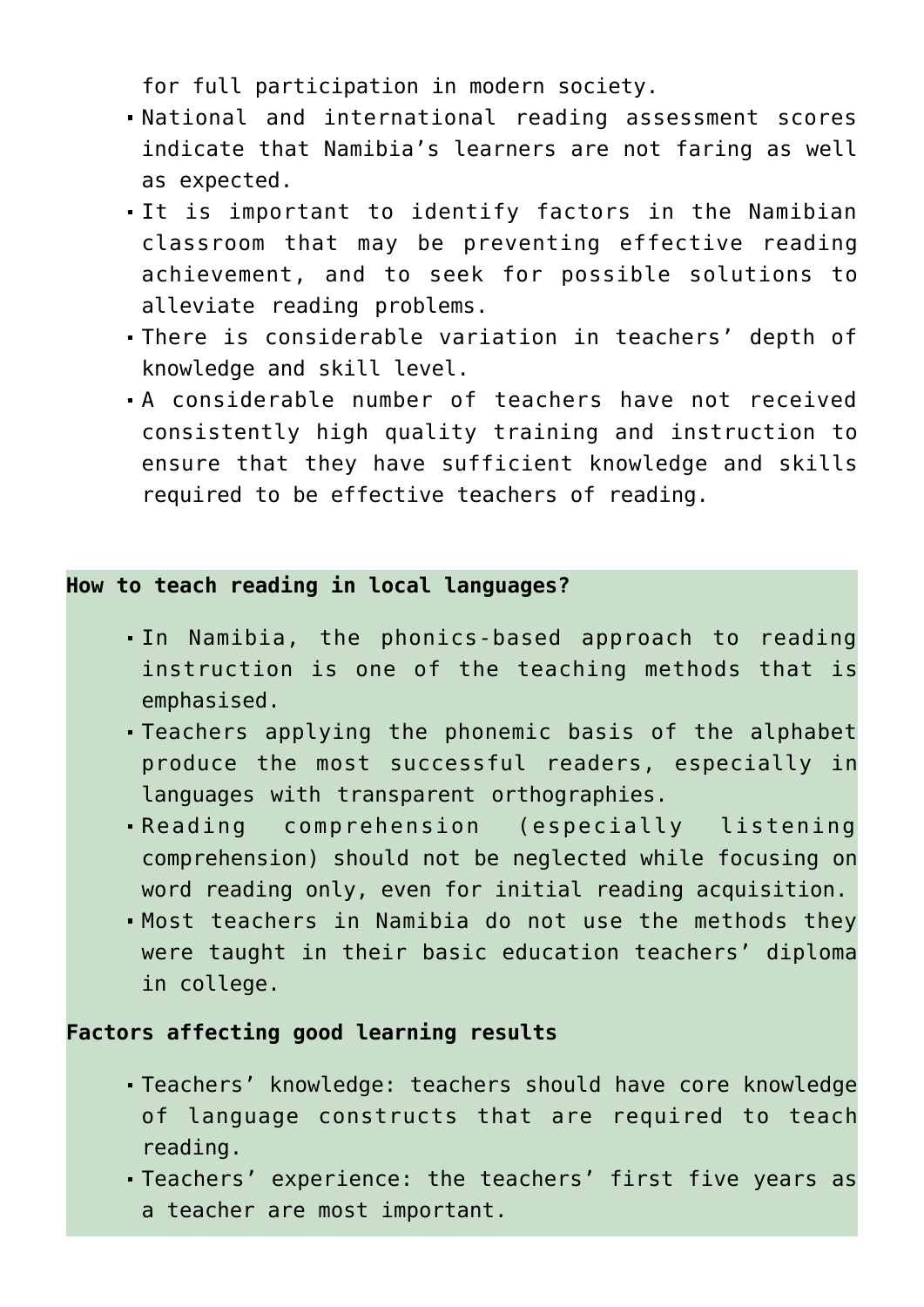



**The study**

The aim of this study was to examine Namibian teachers' knowledge, perceptions, and classroom practices related to teaching reading, and how they support learners' reading acquisition.

Research question:

*What are teachers' knowledge and perceptions regarding reading instruction in grade 1, and how do they support learners' reading acquisition?*

**Participants and procedure** A self-completion survey of 132 grade 1 teachers in Namibia was conducted.



# **Findings**

- Whilst 91% of teachers had at least a teaching diploma, 32% claimed they did not have training in reading instruction
- Some 83% of teachers used several methods when teaching reading, with the most popular method being phonicsbased (used by 90%)